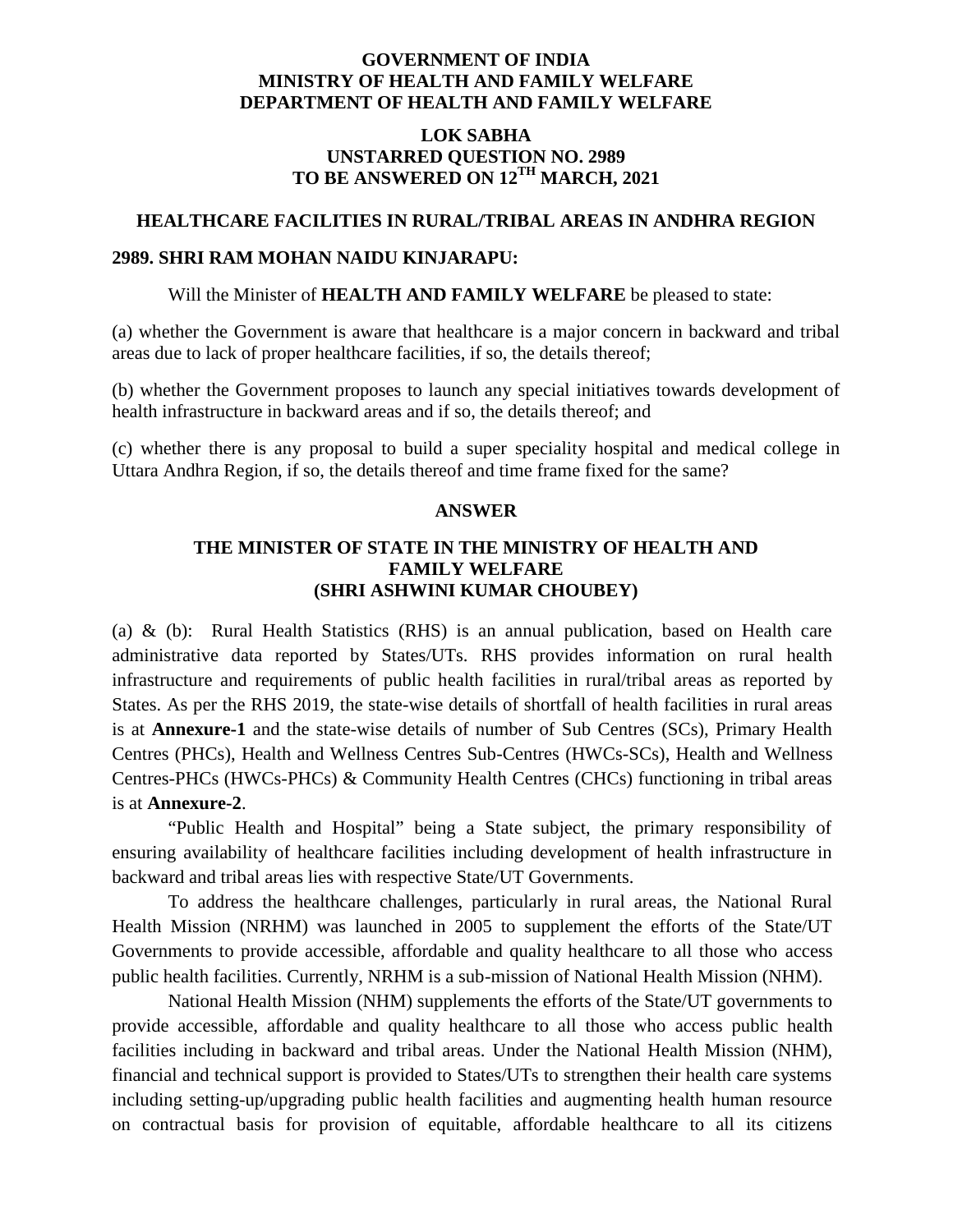particularly the poor and vulnerable population including tribal population based on requirements posed by the States in their Programme Implementation Plans (PIPs).

Various interventions that are implemented for better healthcare in tribal areas and beneficiaries are as follows;

- The population norms for setting up Health Facilities in tribal areas are relaxed. Against the population norms of 5,000, 30,000, and 1,20,000 for setting up of Sub Centre, PHC and CHC respectively, in tribal and desert areas its 3,000, 20,000 and 80,000.
- Relaxed norms for Mobile Medical Units (MMUs)
- All tribal majority districts whose composite health index is below the State average have been identified as High Priority Districts (HPDs) and these districts receive more resources per capita under the National Health Mission (NHM) as compared to the rest of the districts in a State.
- Implementation of Free Drugs and Free Diagnostics Service Initiatives.
- SC/ST households are covered under Ayushman Bharat, Pradhan Mantri Jan Arogya Yojana (AB-PMJAY) for health coverage up to Rs 5 Lakh per family per year as per Socio Economic Caste Census (SECC).

Due to above interventions, there has been 67.891% increase in facilities available in Tribal areas compared to 16.24% increase for all, between 2005 and 2019:

|             | <b>Tribal Areas</b> |            |          |            |            |          |
|-------------|---------------------|------------|----------|------------|------------|----------|
| Type of     | <b>RHS</b>          | <b>RHS</b> | $\%$     | <b>RHS</b> | <b>RHS</b> | $\%$     |
| Facility    | 2005                | 2019       | Increase | 2005       | 2019       | Increase |
| <b>CHCs</b> | 3222                | 5685       | 76.44    | 643        | 1022       | 58.94    |
| <b>PHCs</b> | 23109               | 30045      | 30.01    | 2809       | 4211       | 49.91    |
| <b>SCs</b>  | 142655              | 160713     | 12.65    | 16748      | 28682      | 71.25    |
| Total       | 168986              | 196443     | 16.24    | 20200      | 33915      | 67.89    |

(c): As per information received, the Government of Andhra Pradesh is establishing 5 multi speciality hospitals in tribal areas and among them, two are in north Andhra region (Seetampeta, Parvathipuram) @ Rs 49.26 crores each. These hospitals shall be functional by October, 2022.

Government of Andhra Pradesh is also establishing two Medical Colleges at Paderu (Tribal area) and Vizianagaram (rural area) @ Rs. 500 crores each). For Medical College at Paderu, Government of India has released Rs 195 crores (60% of central share on the estimated cost for medical college Rs 325 crores). Timelines of these MCs are as follows:

| Activity                              |                           | Paderu MC   Vizianagaram |  |  |
|---------------------------------------|---------------------------|--------------------------|--|--|
|                                       |                           | <b>MC</b>                |  |  |
| <b>Foundation Stone</b>               | $10.09.2019$   10.10.2019 |                          |  |  |
| Grounding of Work                     | 20.02.2020                | 20.03.2020               |  |  |
| Completion of Work                    | 20.12.2022                | 20.01.2023               |  |  |
| Application for Govt. of $01.07.2022$ |                           | 01.07.2022               |  |  |
| India/MCI admissions 2022-23          |                           |                          |  |  |
| Admissions starts                     | $01.08.2023$   01.08.2023 |                          |  |  |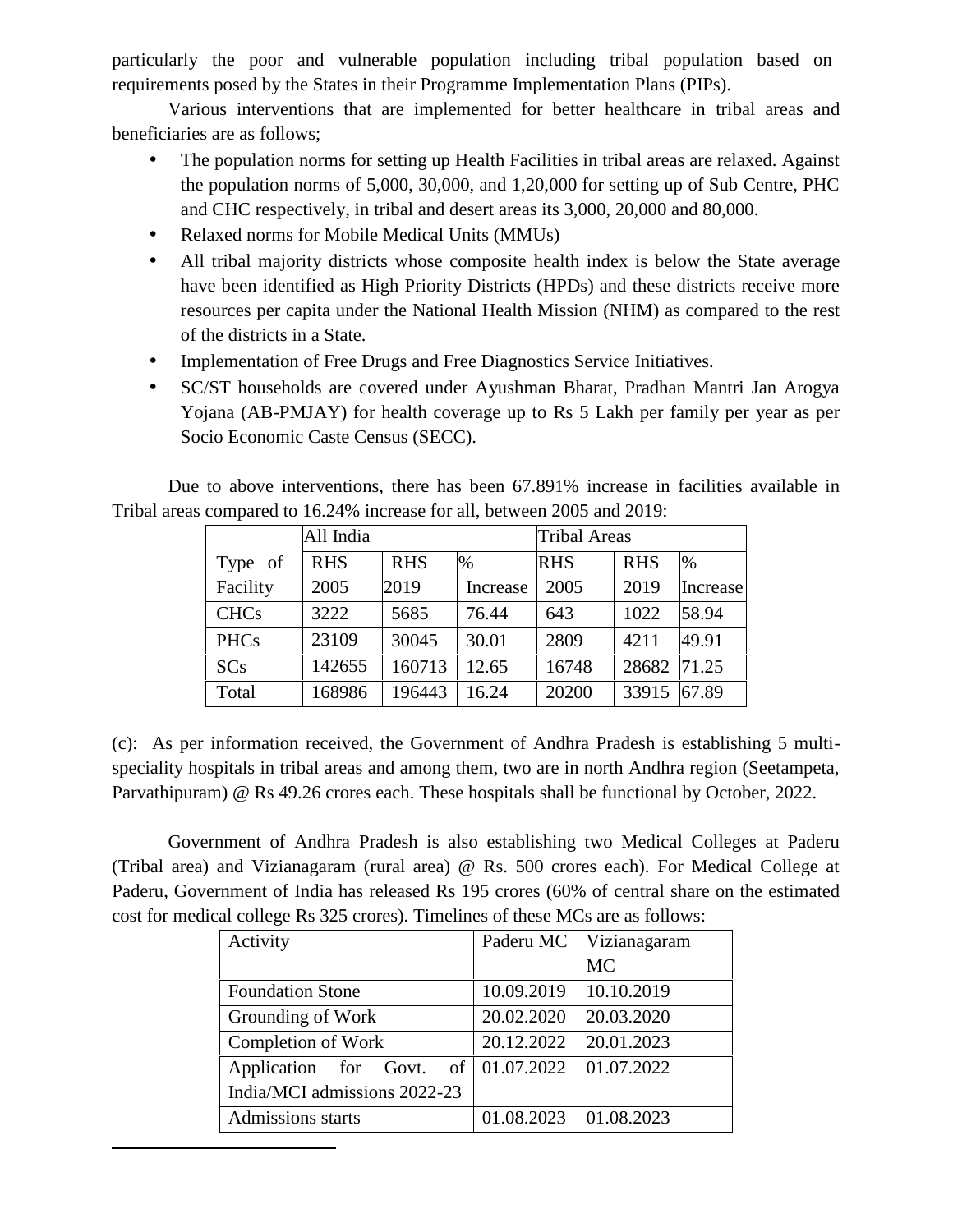|                | State/ UT            | <b>Sub Centres and HWC-SCs</b> |                       |                  | PHCs and HWC-PHCs         |                  |                       |                    | <b>CHCs</b>                      |                    |                       |                  |                                  |
|----------------|----------------------|--------------------------------|-----------------------|------------------|---------------------------|------------------|-----------------------|--------------------|----------------------------------|--------------------|-----------------------|------------------|----------------------------------|
| S.No.          |                      | <b>Required</b>                | In<br><b>Position</b> | <b>Shortfall</b> | $\frac{0}{0}$<br>Shorfall | <b>Required</b>  | In<br><b>Position</b> | Shortfall          | $\frac{0}{0}$<br><b>Shorfall</b> | <b>Required</b>    | In<br><b>Position</b> | <b>Shortfall</b> | $\frac{0}{0}$<br><b>Shorfall</b> |
|                |                      | $\bf R$                        | $\mathbf{P}$          | S                |                           | $\mathbf R$      | $\mathbf{P}$          | S                  |                                  | $\bf{R}$           | ${\bf P}$             | S                |                                  |
| $\mathbf{1}$   | Andhra<br>Pradesh    | 7178                           | 7437                  | $\ast$           | $\ast$                    | 1183             | 1145                  | 38                 | $\mathfrak{Z}$                   | 295                | 140                   | 155              | 53                               |
| $\overline{c}$ | Arunachal<br>Pradesh | 338                            | 385                   | $\ast$           | $\ast$                    | 51               | 143                   | $\frac{1}{2}$      | $\ast$                           | 12                 | 63                    | $\ast$           | $\ast$                           |
| 3              | Assam                | 6374                           | 4643                  | 1731             | 27                        | 1040             | 946                   | 94                 | 9                                | 260                | 177                   | 83               | 32                               |
| $\overline{4}$ | Bihar                | 21337                          | 9949                  | 11388            | 53                        | 3548             | 1899                  | 1649               | 46                               | 887                | 150                   | 737              | 83                               |
| 5              | Chhattisgarh         | 5323                           | 5205                  | 118              | $\overline{2}$            | 843              | 792                   | 51                 | 6                                | 210                | 170                   | 40               | 19                               |
| 6              | Goa                  | 96                             | 219                   | $\ast$           | $\ast$                    | 15               | 24                    | $\ast$             | $\frac{1}{2}$                    | $\mathfrak{Z}$     | 5                     | $\ast$           | $\ast$                           |
| 7              | Gujarat              | 8055                           | 9166                  | $\ast$           | $\ast$                    | 1308             | 1476                  | $\ast$             | $\frac{1}{2}$                    | 327                | 362                   | $\ast$           | $\ast$                           |
| $\,8\,$        | Haryana              | 3460                           | 2604                  | 856              | 25                        | 576              | 379                   | 197                | 34                               | 144                | 115                   | 29               | 20                               |
| 9              | Himachal<br>Pradesh  | 1366                           | 2089                  | $\ast$           | $\ast$                    | 225              | 586                   | $\frac{1}{2}$      | $\ast$                           | 56                 | 87                    | $\ast$           | $\frac{1}{2}$                    |
| 10             | Jammu &<br>Kashmir   | 2102                           | 3025                  | $\ast$           | $\ast$                    | 342              | 622                   | $\ast$             | $\ast$                           | 85                 | 84                    | $\mathbf{1}$     | $\mathbf{1}$                     |
| 11             | Jharkhand            | 6768                           | 3848                  | 2920             | 43                        | 1079             | 298                   | 781                | 72                               | 269                | 171                   | 98               | 36                               |
| 12             | Karnataka            | 8028                           | 9758                  | $\ast$           | $\ast$                    | 1318             | 2127                  | $\ast$             | $\ast$                           | 329                | 198                   | 131              | 40                               |
| 13             | Kerala               | 2340                           | 5380                  | $\ast$           | $\ast$                    | 388              | 848                   | $\ast$             | $\ast$                           | 97                 | 227                   | $\ast$           | $\ast$                           |
| $14\,$         | Madhya<br>Pradesh    | 13935                          | 10226                 | 3709             | 27                        | 2233             | 1199                  | 1034               | 46                               | 558                | 309                   | 249              | 45                               |
| 15             | Maharashtra          | 14112                          | 10668                 | 3444             | 24                        | 2299             | 1828                  | 471                | 20                               | 574                | 364                   | 210              | 37                               |
| 16             | Manipur              | 537                            | 490                   | 47               | 9                         | 84               | 90                    | $\frac{1}{2}$      | $\ast$                           | 21                 | 23                    | $\ast$           | $\ast$                           |
| 17             | Meghalaya            | 822                            | 477                   | 345              | 42                        | 124              | 118                   | 6                  | 5                                | 31                 | 28                    | $\mathfrak{Z}$   | 10                               |
| 18             | Mizoram              | 179                            | 370                   | $\ast$           | $\ast$                    | 27               | 59                    | $\frac{1}{26}$     | ×.                               | 6                  | 9                     | $\ast$           | $\ast$                           |
| 19             | Nagaland             | 414                            | 433                   | $\ast$           | $\ast$                    | 62               | 126                   | $\ast$             | $\ast$                           | 15                 | 21                    | $\ast$           | $\ast$                           |
| $20\,$         | Odisha               | 8382                           | 6688                  | 1694             | 20                        | 1345             | 1288                  | 57                 | $\overline{4}$                   | 336                | 377                   | $\ast$           | $\ast$                           |
| 21             | Punjab               | 3562                           | 2950                  | 612              | 17                        | 593              | 416                   | 177                | 30                               | 148                | 89                    | 59               | 40                               |
| 22             | Rajasthan            | 12761                          | 13512                 | $\ast$           | $\ast$                    | 2073             | 2082                  | $\ast$             | $\ast$                           | 518                | 571                   | $\ast$           | $\ast$                           |
| 23             | Sikkim               | 96                             | 176                   | $\ast$           | $\ast$                    | 15               | 29                    | $\ast$             | $\ast$                           | $\overline{3}$     | $\sqrt{2}$            | $\mathbf{1}$     | 33                               |
| 24             | Tamil Nadu           | 7355                           | 8713                  | $\ast$           | $\ast$                    | 1222             | 1422                  | $\frac{1}{2}$      | $\ast$                           | 305                | 385                   | $\ast$           | $\ast$                           |
| 25             | Telangana            | 4479                           | 4744                  | $\ast$           | $\ast$                    | 731              | 636                   | 95                 | 13                               | 182                | 85                    | 97               | $\overline{53}$                  |
| 26             | Tripura              | 661                            | 972                   | $\ast$           | $\ast$                    | 104              | 108                   | $\frac{1}{2}$      | $\ast$                           | 26                 | 18                    | 8                | 31                               |
| 27             | Uttarakhand          | 1509                           | 1847                  | $\ast$           | $\ast$                    | 250              | 257                   | $\frac{1}{2}$      | $\ast$                           | 62                 | 67                    | $\ast$           | $\ast$                           |
| 28             | <b>Uttar Pradesh</b> | 34726                          | 20782                 | 13944            | 40                        | 5781             | 2936                  | 2845               | 49                               | 1445               | 679                   | 766              | 53                               |
| 29             | West Bengal          | 13226                          | 10357                 | 2869             | 22                        | 2177             | 908                   | 1269               | 58                               | 544                | 348                   | 196              | 36                               |
| 30             | A & N<br>Islands     | 49                             | 124                   | $\ast$           | $\ast$                    | $\,8\,$          | 22                    | $\frac{1}{2}$      | $\ast$                           | $\overline{2}$     | $\overline{4}$        | *.               | $\ast$                           |
| 31             | Chandigarh           | $\mathbf{1}$                   | N App                 | N App            | N App                     | N App            | N App                 | $\overline{N}$ App | N App                            | $\overline{N}$ App | $N$ App               | N App            | $N$ App                          |
| 32             | D & N<br>Haveli      | 61                             | 71                    | $\ast$           | $\ast$                    | 9                | 9                     | $\boldsymbol{0}$   | $\mathbf{0}$                     | $\overline{c}$     | $\sqrt{2}$            | $\boldsymbol{0}$ | $\Omega$                         |
| 33             | Daman &<br>Diu       | $\tau$                         | 23                    | $\ast$           | $\ast$                    | $\mathbf{1}$     | $\overline{4}$        | $\frac{1}{2}$      | $\ast$                           | $\boldsymbol{0}$   | $\overline{0}$        | N App            | N App                            |
| 34             | Delhi                | 34                             | 12                    | 22               | 65                        | $\sqrt{5}$       | 5                     | $\Omega$           | $\Omega$                         | $\mathbf{1}$       | $\mathbf{0}$          | $\mathbf{1}$     | 100                              |
| 35             | Lakshadweep          | $\mathbf{1}$                   | 14                    | $\ast$           | $\ast$                    | $\boldsymbol{0}$ | $\overline{4}$        | $\ast$             | $\ast$                           | $\boldsymbol{0}$   | $\sqrt{3}$            | $\ast$           | $\ast$                           |
| 36             | Puducherry           | 91                             | 54                    | 37               | 41                        | 15               | 24                    | $\frac{1}{2} \xi$  | $\ast$                           | 3                  | $\mathbf{2}$          | $\mathbf{1}$     | 33                               |
|                | All India/           | 189765                         | 157411                | 43736            | 23                        | 31074            | 24855                 | 8764               | 28                               | 7756               | 5335                  | 2865             | 37                               |

*Notes: The requirement is calculated using the prescribed norms on the basis of rural population estimation for mid year for the year 2019. All India shortfall is derived by adding state-wise figures of shortfall ignoring the existing surplus in some of the states.(Mid year Tribal population for the year 2019 calculated based on the percentages of Tribal population in the Rural areas in Census 2011)*

*R: Required; P: In Position; S: Shortfall; \*: Surplus*

*N App- Not Applicable*